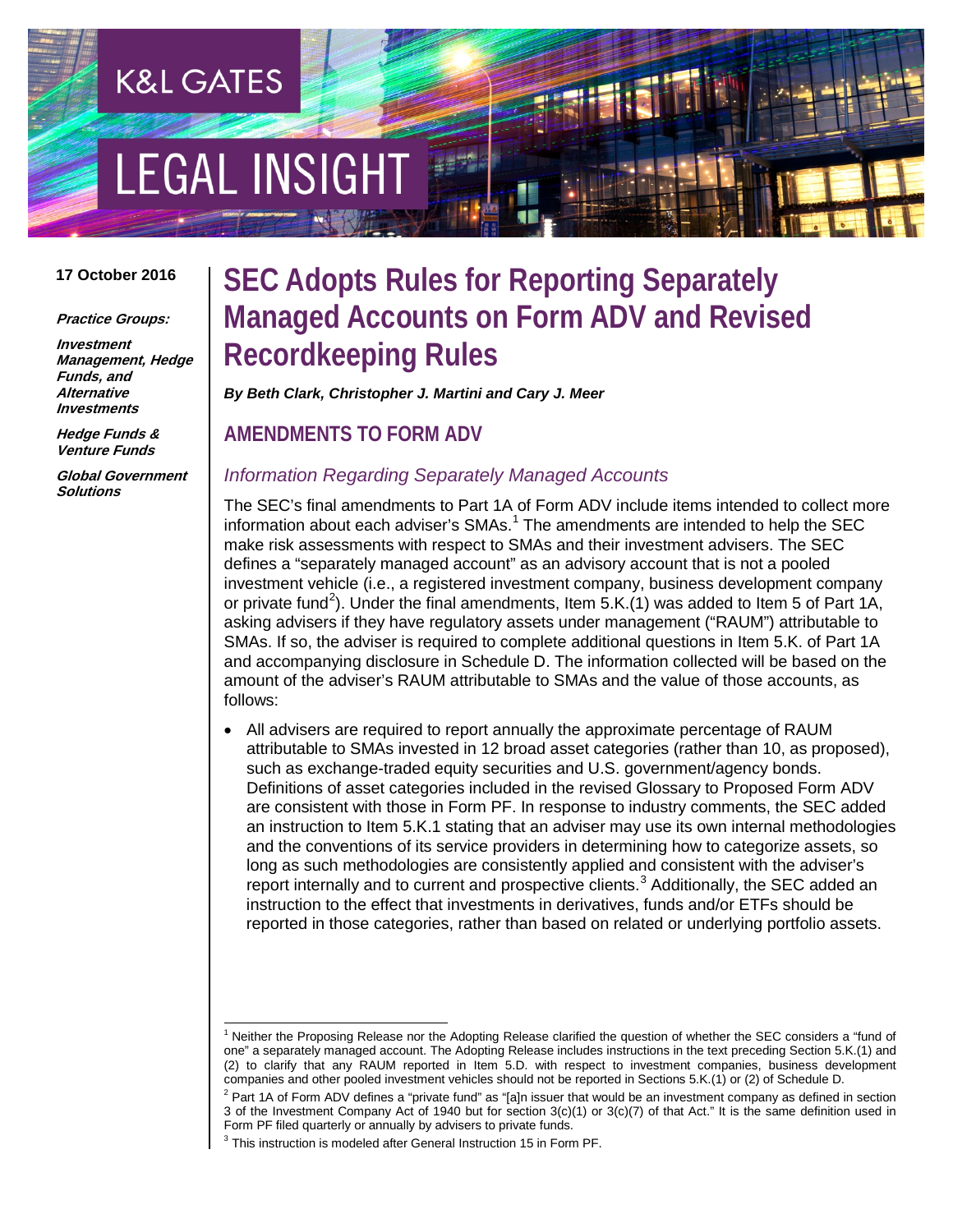### **SEC Adopts Rules for Reporting Separately Managed Accounts on Form ADV and Revised Recordkeeping Rules**

- o Advisers with at least \$10 billion in RAUM attributable to SMAs would provide annually both midyear and year-end data.<sup>[4](#page-1-0)</sup>
- All advisers to SMAs are required to report the percentage of SMA assets held in borrowings and in derivatives.
	- o The Adopting Release requires advisers with at least \$500 million (rather than \$150 million, as proposed) but less than \$10 billion in RAUM attributable to SMAs to report the amount of SMA RAUM and the dollar amount of borrowings<sup>[5](#page-1-1)</sup> attributable to those assets that correspond to three levels of gross notional exposures $<sup>6</sup>$  $<sup>6</sup>$  $<sup>6</sup>$  (rather than four</sup> levels, as proposed).
	- $\circ$  In addition to the reporting described in the bullet point above, advisers with at least \$10 billion in RAUM attributable to SMAs are required to report derivatives exposures across the same six derivatives categories that were proposed.<sup>[7](#page-1-3)</sup>
	- $\circ$  The reporting in the two bullet points above is required solely with respect to an SMA with a net asset value of at least \$10 million.
- Advisers are required to identify any custodians that account for at least 10% of RAUM attributable to SMAs and the amount of RAUM attributable to SMAs held at such custodian.<sup>[8](#page-1-4)</sup>

In response to industry concerns that reporting on SMAs would result in disclosure of clientidentifying information or confidential or proprietary information about investment strategy, the SEC revised Item 5.D, which lists the number of advisory clients in categories, to include the option to check a "fewer than 5 clients" column, and removed reporting of the number of accounts in Section 5.K.(2), as proposed.

#### *Information Regarding an Adviser's Business and Affiliations*

The SEC adopted several amendments as proposed to add several new questions and revise existing questions on Form ADV regarding an adviser's identifying information, advisory business and affiliations. The changes are designed to enhance the SEC's understanding of investment advisers and aid the SEC in its risk-based examination program. They:

<span id="page-1-0"></span> <sup>4</sup> Advisers need not file information semiannually. Rather, when filing its annual amendment, an adviser with \$10 billion in RAUM attributable to SMAs will be required to provide information as of each semiannual period. *See* the Adopting Release at footnote 63.

<span id="page-1-1"></span><sup>5</sup> "Borrowings" is defined as "[s]ecured borrowings and unsecured borrowings, collectively. Secured borrowings are obligations for borrowed money in respect of which the borrower has posted collateral or other credit support and should include any reverse repos (i.e., any sale of securities coupled with an agreement to repurchase the same (or similar) securities at a later date at an agreed price). Unsecured borrowings are obligations for borrowed money in respect of which the borrower has not posted collateral or other credit support."

<span id="page-1-2"></span><sup>&</sup>lt;sup>6</sup> "Gross notional exposure" of an account is "the percentage obtained by dividing (i) the sum of (a) the dollar amount of any borrowings and (b) the gross notional value of all derivatives, by (ii) the regulatory assets under management of the account."

<sup>&</sup>quot;Gross notional value" is defined as "[t]he gross nominal or notional value of all transactions that have been entered into but not yet settled as of the reporting date. For contracts with variable nominal or notional principal amounts, the basis for reporting is the nominal or notional principal amounts as of the reporting date. For options, use delta adjusted notional value."

<span id="page-1-3"></span> $^7$  The six categories of derivatives are: interest rate derivatives, foreign exchange derivatives, credit derivatives, equity derivatives and other derivatives. See amended Schedule D to Part 1A of Form ADV.

<span id="page-1-4"></span><sup>&</sup>lt;sup>8</sup> The information provided would be with respect to all custodians, not solely qualified custodians. Accordingly, the information would not be duplicative of the information provided in Item 9.F. of Part 1A.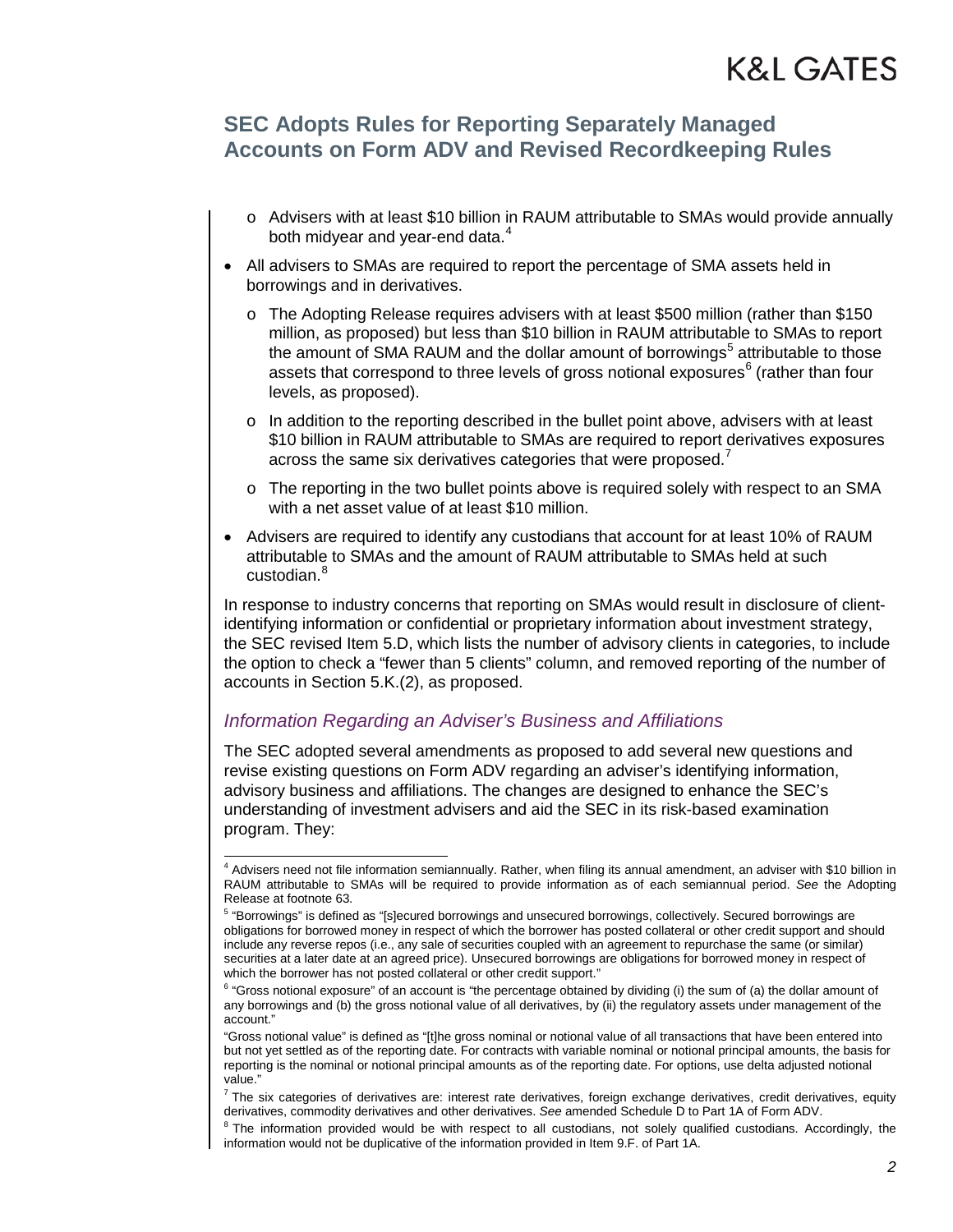### **SEC Adopts Rules for Reporting Separately Managed Accounts on Form ADV and Revised Recordkeeping Rules**

- Require an adviser to provide all of its Central Index Key numbers ("CIK Numbers"), if applicable, rather than solely an adviser's CIK Number as a public reporting company under Sections 12 or 15(d) of the Securities Exchange Act of 1934.
- In addition to providing the adviser's website address in Schedule D, require an adviser to disclose its websites for social media platforms (e.g., Twitter, Facebook and LinkedIn), if applicable. The SEC limited the disclosure solely with respect to accounts on publicly available social media platforms where the adviser controls the content and the social media platform is used to promote the business of the SEC-registered adviser. An account on a social media platform used solely to promote the business of a registered adviser's unregistered affiliate is not required to be disclosed.<sup>[9](#page-2-0)</sup>
- Require that an adviser provide the total number of offices at which the adviser conducts investment advisory business and provide information in Schedule D about the 25 largest offices (measured by number of employees), including each office's CRD branch number, if applicable, the number of employees performing advisory functions from each office and a description of any other investment-related business activities conducted from each office.
- In addition to providing the name and contact information for the adviser's chief compliance officer ("CCO"), require an adviser to disclose whether the CCO is compensated or employed by any person other than the adviser (or a related person of the adviser) for providing CCO services. However, the adviser will not be required to report the name and Internal Revenue Service Employer Identification Number, if any, of the CCO's employer if such employer is an investment company registered under the Investment Company Act of 1940 (the "Company Act") advised by the adviser.
- Require an adviser to report its own assets within a range (\$1 billion to less than \$10 billion, \$10 billion to less than \$50 billion, and \$50 billion or more), rather than simply indicate if it has assets of \$1 billion or more.<sup>[10](#page-2-1)</sup>
- Require an adviser to report the number of clients and amount of RAUM attributable to each category of clients as of the date the adviser determines its RAUM.<sup>[11](#page-2-2)</sup>
- Require an adviser to report on the number of clients for whom an adviser provided advisory services, although the assets of such clients do not count toward the adviser's RAUM because, for example, the adviser provides advice on a nondiscretionary basis.
- <span id="page-2-3"></span>• An adviser that elects to report client assets in Part 2A of Form ADV differently from the RAUM the adviser reports in Part 1A of Form ADV would be required to check a box noting that election.
- Require an adviser to report on the approximate amount of an adviser's RAUM attributable to non-U.S. clients<sup>[12](#page-2-3)</sup> in addition to the current requirement that each adviser report the percentage of its clients that are non-U.S. persons.

<span id="page-2-0"></span>See Item 1.I. of Part 1A and Section 1.I. of Schedule D. Note that this information must be updated promptly if the information becomes inaccurate in any way.

<span id="page-2-2"></span><span id="page-2-1"></span>

<sup>&</sup>lt;sup>10</sup> See Form ADV, Part 1A, Item 1.O.<br><sup>11</sup> See Form ADV, Part 1A, Item 5.D.(1)-(2). The categories of clients are the same as those currently in Item 5.D. of Form ADV, except "sovereign wealth funds and foreign official institutions" have been added as a client category, state or municipal government entities specifically include government pension plans, and pension and profit-sharing plans specifically exclude government pension plans.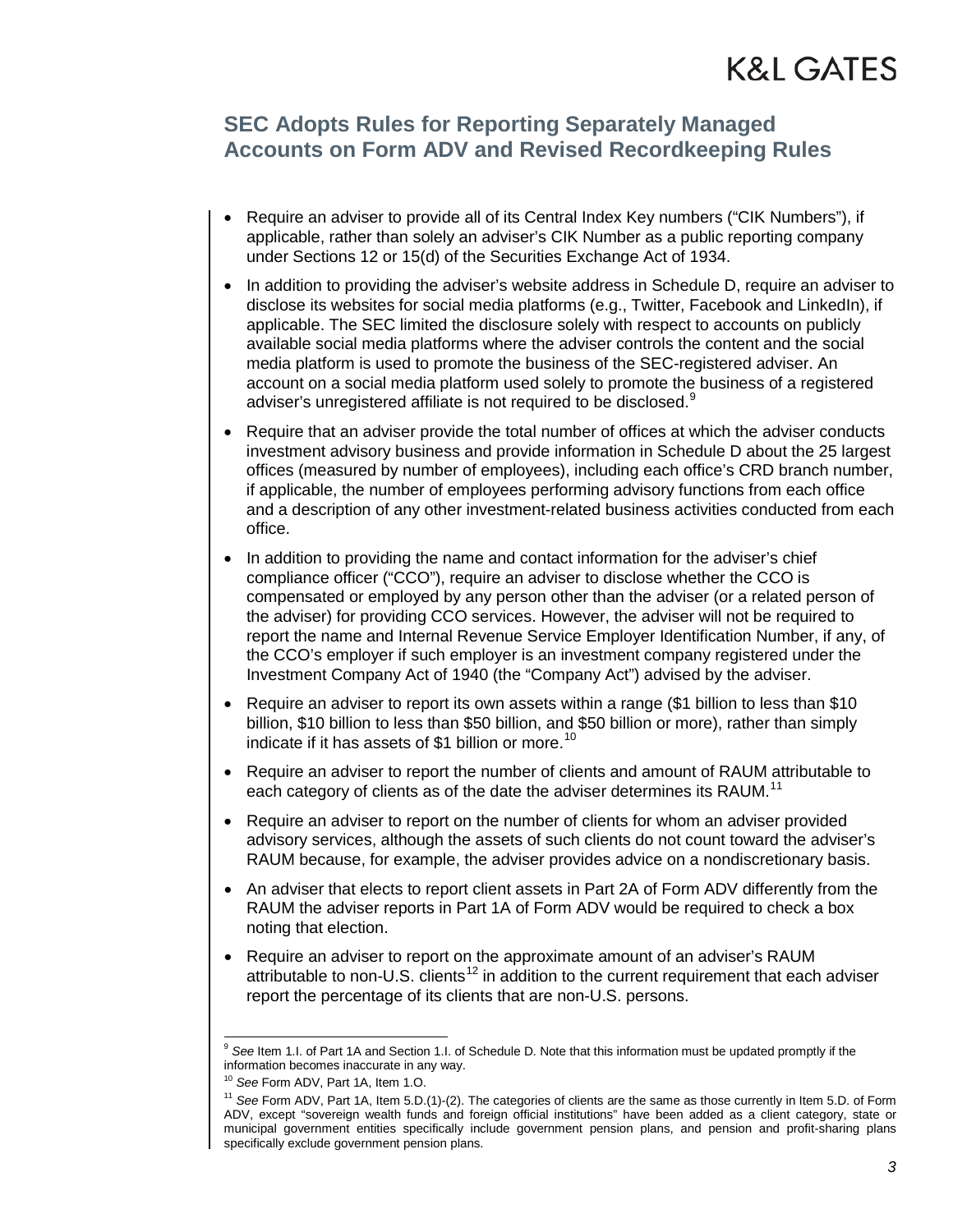### **SEC Adopts Rules for Reporting Separately Managed Accounts on Form ADV and Revised Recordkeeping Rules**

- Require an adviser to report RAUM of all "parallel managed accounts" related to a registered investment company or business development company that is advised by the adviser.<sup>[13](#page-3-0)</sup>
- Rather than simply identifying itself as a sponsor of or portfolio manager for a wrap fee program and listing the name and sponsor of each wrap fee program for which an adviser serves as portfolio manager, advisers are required to report the total amount of RAUM attributable to acting as a sponsor and/or portfolio manager of a wrap fee program and provide any SEC File Number and CRD Number for sponsors to those wrap fee programs.<sup>[14](#page-3-1)</sup>
- Require an adviser to provide identifying numbers (e.g., Public Company Accounting Oversight Board ("PCAOB") registration numbers and CIK Numbers) in several questions.
- Require an adviser to a private fund that qualifies for the exclusion from the definition of investment company under section  $3(c)(1)$  of the Company Act to disclose whether or not such adviser limits sales of such fund to qualified clients, as defined in Rule 205-3 under the Advisers Act.

#### *Umbrella Registration*

The Adopting Release adopted, as proposed, amendments to Part 1A that provide a more efficient method of registering multiple private fund adviser entities operating a single advisory business on one Form ADV. Umbrella registration is not mandatory, but the SEC believes it will simplify registration for private fund advisers that operate a single advisory business through multiple legal entities and will allow for greater comparability across such advisers.

As discussed in the Proposing Release, the current Form ADV, which is designed for registration by a single legal entity, limits the utility of the existing staff guidance for filing Form ADV on behalf of multiple entities.<sup>[15](#page-3-2)</sup> Under amended Form ADV, umbrella registration is available where a filing adviser and one or more relying advisers conduct a single private fund advisory business and each relying adviser is controlled by or under common control with the filing adviser, such that the private fund adviser is operating as a single business

<sup>&</sup>lt;sup>12</sup> See Form ADV, Part 1A, Item 5.F.(3). The Glossary to Form ADV provides that "United States person" has the same meaning as in Rule 203(m)-1 under the Advisers Act.

<span id="page-3-0"></span><sup>13</sup> *See* Form ADV, Part 1A, Section 5.G.(3) of Schedule D. The definition of "parallel managed account" in the amended Glossary to Form ADV is "[w]ith respect to any registered investment company or business development company, a parallel managed account is any managed account or other pool of assets that you advise and that pursues substantially the same investment objective and strategy and invests side by side in substantially the same positions as the identified investment company or business development company that you advise." It is the same definition of "parallel managed account" used in Form PF with respect to private funds.

<span id="page-3-1"></span><sup>14</sup> *See* Form ADV, Part 1A, Item 5.I. and Section 5.I.(2) of Schedule D. The definition of "wrap fee program" stayed the same as it is in the Glossary to the current Form ADV, "[a]ny advisory program under which a specified fee or fees not based directly upon transactions in a client's account is charged for investment advisory services (which may include portfolio management or advice concerning the selection of other investment advisers) and the execution of client transactions."

<span id="page-3-2"></span><sup>&</sup>lt;sup>15</sup> In American Bar Association, Business Law Section, SEC Staff Letter (Jan. 19, 2012), available at http://www.sec.gov/divisions/investment/noaction/2012/aba01182.htm (the "2012 ABA Letter"), the SEC staff provided guidance to private fund advisers regarding umbrella registration within the confines of the current form. Pursuant to this guidance, a filing adviser would report in its Form ADV (Miscellaneous Section of Schedule D) that it and its relying adviser(s) are together filing a single Form ADV in reliance on the 2012 ABA Letter and identifies each relying adviser in a separate Section 1.B., Schedule D, of Form ADV, by noting "relying adviser."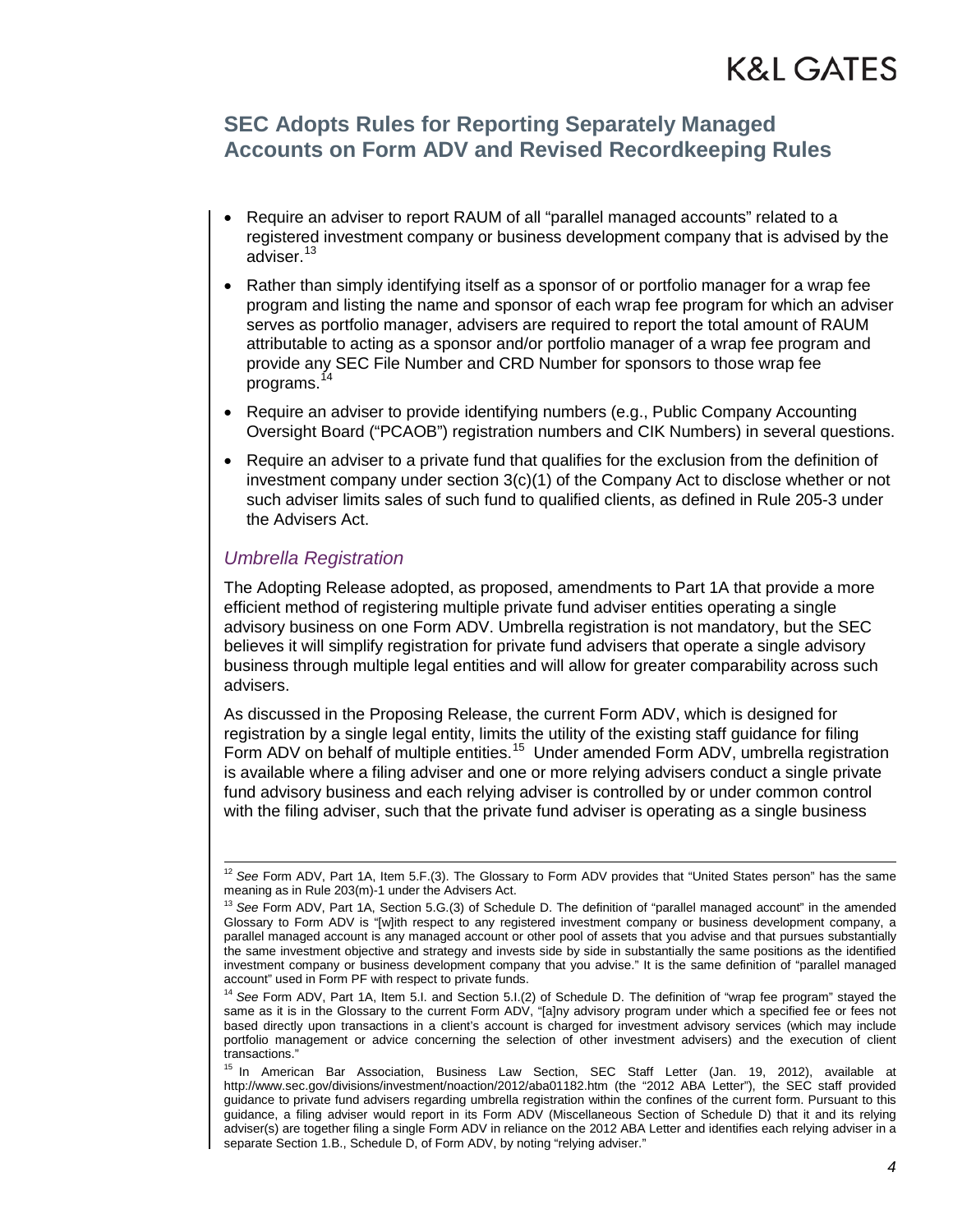### **SEC Adopts Rules for Reporting Separately Managed Accounts on Form ADV and Revised Recordkeeping Rules**

unit through multiple legal entities.<sup>[16](#page-4-0)</sup> The conditions for an adviser to avail itself of umbrella registration are the same as those in the SEC staff's guidance.<sup>17</sup>

A filing adviser availing itself of umbrella registration will be required to file and update a single Form ADV (Parts 1 and 2) that takes into account all information about the filing adviser and each relying adviser. Additionally, the filing adviser must include this same information in any other reports required under the Advisers Act, such as Form PF. The revisions to Form ADV's instructions now specify which questions should be answered by the filing adviser and those that also apply to its relying adviser(s).<sup>18</sup> Finally, definitions for "filing adviser," "relying adviser" and "umbrella" registration have been added to the Glossary.<sup>[19](#page-4-3)</sup>

Additionally, the SEC adopted as proposed a new schedule -- Schedule R to Part 1A -- that must be filed for each relying adviser.<sup>[20](#page-4-4)</sup> Schedule R will require identifying information, basis for SEC registration, form of organization and ownership information about each relying adviser. $21$  Finally, the filing adviser or relying adviser, as appropriate, must be identified as advising the private funds reported on in Section 7.B.(1) of Schedule D.<sup>[22](#page-4-6)</sup>

<span id="page-4-0"></span> $16$  In the Proposing Release, the SEC noted that the filing of a single Form ADV for exempt reporting advisers in a manner similar to the filing of an umbrella registration for registered advisers would not be available because certain requirements applicable to registered investment advisers do not apply to exempt reporting advisers, such as the requirement for compliance policies and procedures and code of ethics under Rules 206(4)-7 and 204A-1 of the Advisers Act, respectively. An exempt reporting adviser qualifies for exemption from registration as an investment adviser under section 203(l) of the Advisers Act because it is an adviser solely to one or more venture capital funds, or under Rule 203(m)-1 of the Advisers Act because it is an adviser solely to private funds and has assets under management in the United States of less than \$150 million. *See* Form ADV Glossary. In the Adopting Release, the SEC noted that several commenters argued that the SEC should expand the concept of umbrella registration to include "umbrella reporting" by exempt reporting advisers, but the SEC declined to make such changes at this time.

<sup>&</sup>lt;sup>17</sup> The conditions set forth in the 2012 ABA Letter are:

<span id="page-4-1"></span><sup>1.</sup>The filing adviser and each relying adviser only advise private funds and clients in SMAs that are parallel managed accounts to those private funds and such SMA clients are qualified clients (as defined in Rule 205-3 under the Advisers Act) or otherwise eligible to invest in those private funds;

<sup>2.</sup>The filing adviser has its principal office and place of business in the United States;

<sup>3.</sup>Each relying adviser, its employees and the persons acting on its behalf are "persons associated with" the filing adviser (as defined in section  $202(a)(17)$  of the Advisers Act);

<sup>4.</sup>The advisory activities of each relying adviser are subject to the Advisers Act and examination by the SEC; and

<sup>5.</sup>The filing adviser and each relying adviser operate under a single code of ethics and set of written policies and procedures, adopted in accordance with rules 204A-1 and 206(4)-7 of the Advisers Act, respectively, and administered by a single CCO.

<sup>18</sup> *See*, e.g., statements added to Form ADV, Instructions and Part 1A, Items 1, 2, 3, 7, 10 and 11.

<span id="page-4-3"></span><span id="page-4-2"></span><sup>&</sup>lt;sup>19</sup> "Filing Adviser" means: "Ia]n investment adviser eligible to register with the SEC that files (and amends) a single umbrella registration on behalf of itself and each of its relying advisers."

<sup>&</sup>quot;Relying Adviser" means: "[a]n investment adviser eligible to register with the SEC that relies on a filing adviser to file (and amend) a single umbrella registration on its behalf."

<sup>&</sup>quot;Umbrella Registration" means: "[a] single registration by a filing adviser and one or more relying advisers who collectively conduct a single advisory business and that meet the conditions set forth in General Instruction 5." See Form ADV, Glossary.

<span id="page-4-4"></span><sup>20</sup> *See* Form ADV, Part 1A, Item 1.B.(2).

<span id="page-4-5"></span> $21$  Categories that would make a relying adviser ineligible for umbrella registration, such as serving as an adviser to a registered investment company, will not be available as a basis for SEC registration on Schedule R to Part 1A of Form ADV.

<span id="page-4-6"></span><sup>&</sup>lt;sup>22</sup> See Form ADV, Part 1A, Section 7.B.(1) of Schedule D, Question 3(b).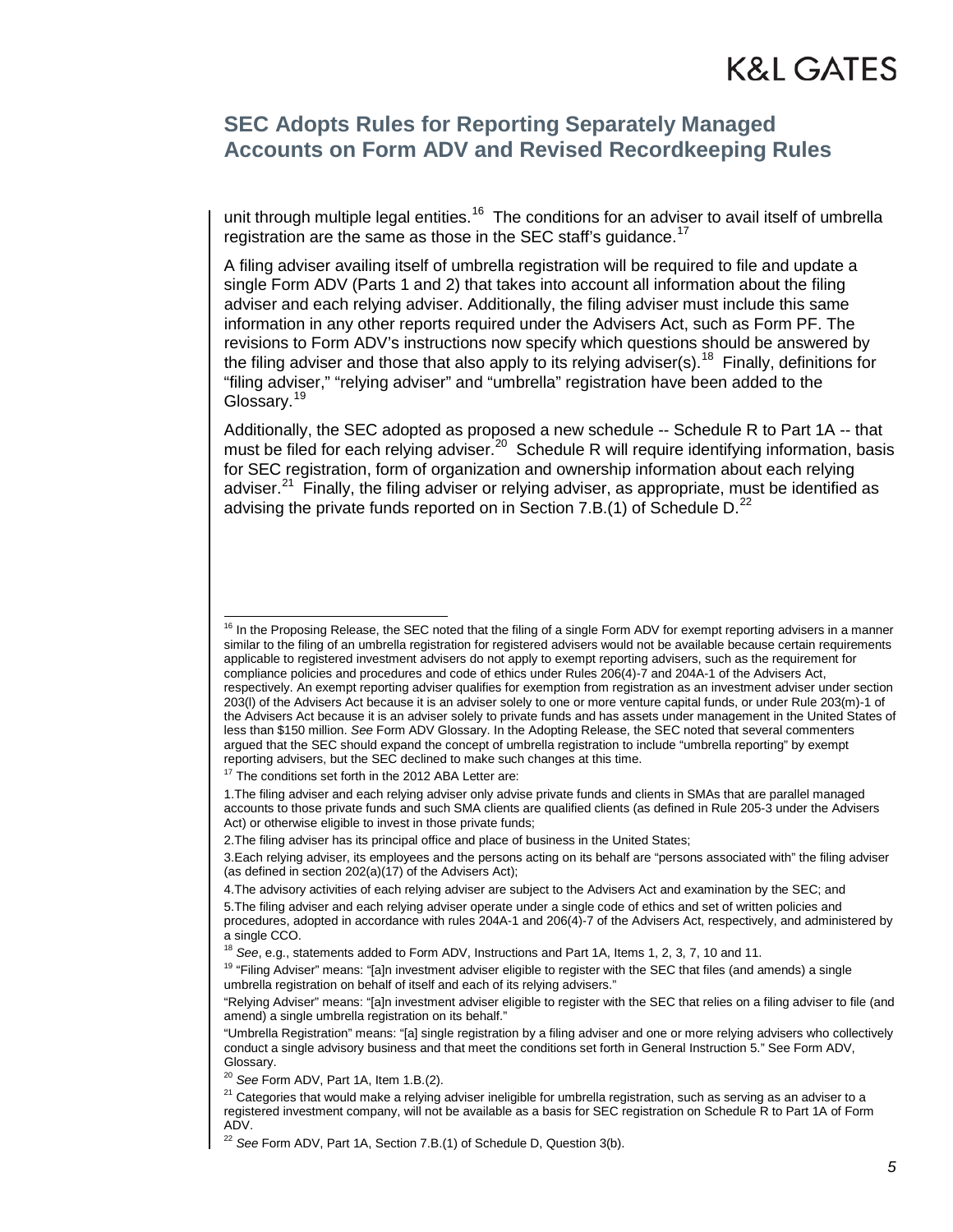### **SEC Adopts Rules for Reporting Separately Managed Accounts on Form ADV and Revised Recordkeeping Rules**

#### *Clarifying, Technical and Other Amendments to Form ADV*

The Adopting Release adopts, largely as proposed, several amendments to Form ADV that are designed to clarify the form and its instructions. These amendments are based on the questions the SEC staff receives on a regular basis and are intended to make the filing process easier and more understandable. Among them are the following:

- The addition of text to Item 7.B. clarifying that Section 7.B.(1) of Schedule D should not be completed if another SEC-registered adviser or SEC exempt reporting adviser reports the information. $23$
- The deletion of text in question 10 in Section 7.B.(1) of Schedule D that asks the adviser to identify the category of the private fund with reference to the underlying funds in the case of a fund of funds, in order to provide consistency with Form PF, which permits advisers to disregard any private fund's equity investment in other private funds. $24$
- The addition of text to Question 19 in Section 7.B.(1) of Schedule D to clarify that feeder funds should not be considered clients of the adviser when answering whether the adviser's clients are solicited to invest in the private fund.<sup>[25](#page-5-2)</sup>
- Clarification of Question 21 in Section 7.B.(1) of Schedule D to ask if the private fund has ever relied on an exemption from registration of its securities under Regulation D, so the SEC will receive the Form D file numbers.<sup>[26](#page-5-3)</sup>
- Revisions to Item 8.H. of Part 1A to break out compensation paid to non-employees for client referrals versus compensation paid to employees for client referrals in addition to the employees' salaries.<sup>[27](#page-5-4)</sup>
- The addition of text to ask for the PCAOB registration number of the adviser's independent public accountant in Section 9.C. of Schedule D.<sup>[28](#page-5-5)</sup>

No additional amendments were adopted that were not originally proposed.

### **AMENDMENTS TO INVESTMENT ADVISERS ACT RULES**

#### *Amendments to Books and Records Rule*

The SEC adopted, as proposed, two amendments to Rule 204-2 under the Advisers Act that will require investment advisers to maintain certain materials related to the calculation and distribution of performance information. The purpose of the amendments is to provide the SEC examination staff with additional information in reviewing advisers' compliance with Rule 206(4)-1 and the SEC's enforcement of such rule in cases of fraudulent advertising.

First, the amendments remove the 10-person threshold for the requirement that an adviser make and preserve records containing performance information necessary to support performance claims when a communication regarding such performance is made to 10 or

 <sup>23</sup> *See* amended Form ADV, Part 1A, Item 7.B.

<span id="page-5-2"></span><span id="page-5-1"></span><span id="page-5-0"></span><sup>24</sup> *See* amended Form ADV, Part 1A, Section 7.B.(1) of Schedule D, Question 10. *See* also General Instruction 7 to Form PF.

<sup>25</sup> *See* amended Form ADV, Part 1A, Section 7.B.(1) of Schedule D, Question 19.

<sup>26</sup> *See* amended Form ADV, Part 1A, Section 7.B.(1) of Schedule D, Question 21.

<span id="page-5-5"></span><span id="page-5-4"></span><span id="page-5-3"></span><sup>27</sup> *See* amended Form ADV, Part 1A, Item 8.H.(1)-(2).

<sup>28</sup> *See* amended Form ADV, Part 1A, Section 9.C.(3) of Schedule D.